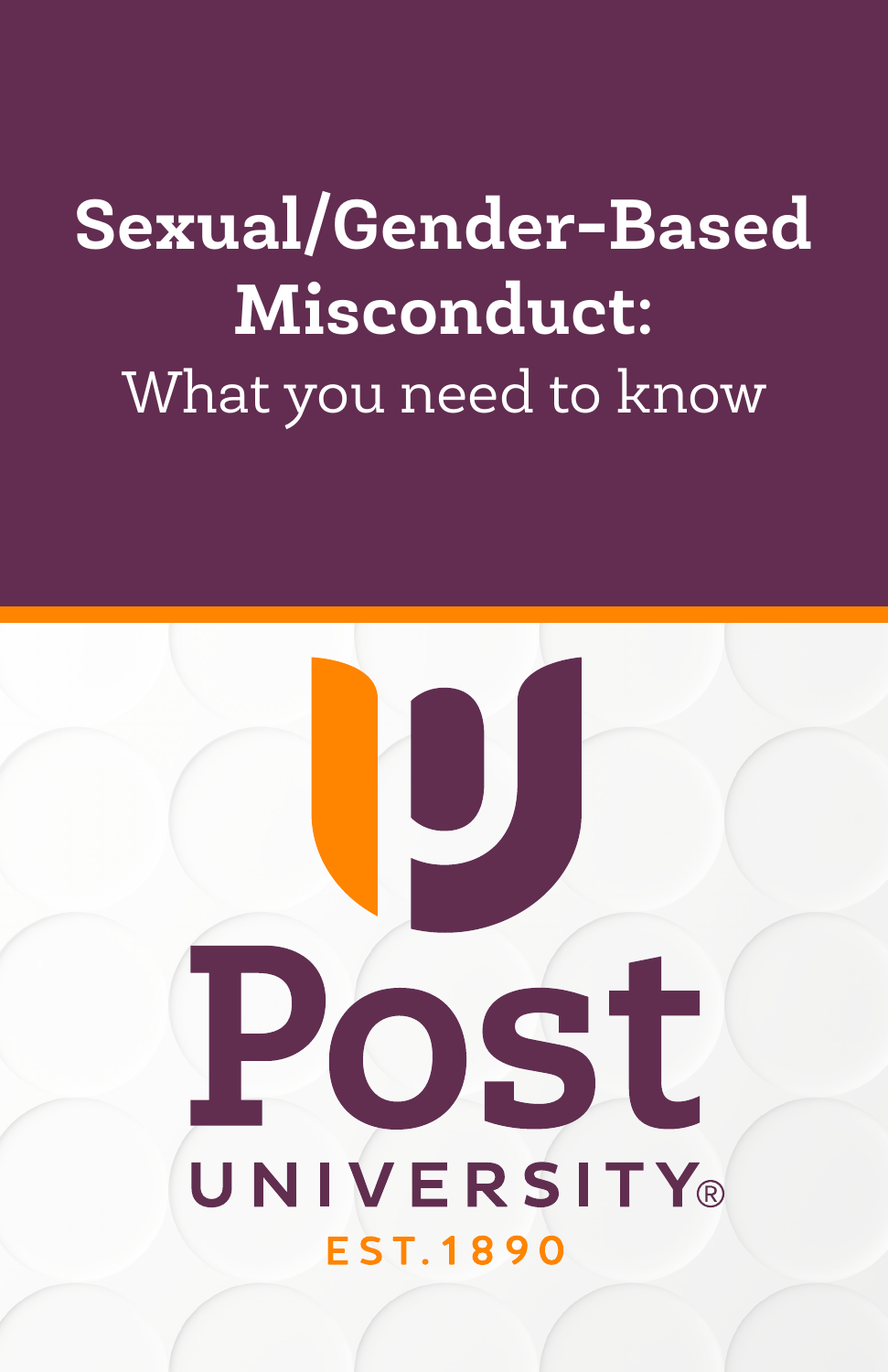## **Post University's Policy**

Post University is committed to providing a learning, working and living environment that is open, supportive and safe. As a community, this University will not tolerate sexual misconduct of any kind. Post University expressly prohibits the sexual/gender-based misconduct noted below, and students found engaging in it will be subject to University action, and may be subject to criminal charges and prosecution under Federal and State laws.

For the complete Sexual/Gender-Based Misconduct Policy, please refer to the Student Handbook which is available at: **post.edu/student-services/studentaffairs** or in the Office of Residence Life.

### **What is Sexual/Gender-Based Misconduct?**

Sexual misconduct includes a range of behaviors such as sexual

harassment/discrimination, non-consensual sexual contact, sexual exploitation, stalking, sexual assault, and intimate partner violence.

#### **Consent:**

- An affirmative, conscious decision
- Indicated clearly by words or actions
- Cannot be given if a person is incapacitated (e.g. unconsciousness, intoxication, physical force, psychological health condition)

#### **Sexual Assault:**

- Non-consensual sexual contact
- Includes rape, incest, forced sexual intercourse
- Can be committed by an acquaintance or a stranger

#### **Sexual Harassment:**

- Making of unwanted sexual advances, request for sexual favors and other verbal or physical conduct of a sexual nature
- Conduct that interferes with work or education environment

#### **Sexual Exploitation:**

- Taking nonconsensual, unjust, or abusive advantage of another person in a sexual or intimate context
- Includes sexting, slandering or prostituting another person

#### **Stalking:**

- Repeated and unwanted attention, harassment, contact or any other course of conduct directed at a specific person that causes fear in another person
- Includes communications by phone, mail, email, text, social media

#### **Intimate Partner Violence:**

- Abusive behavior against an individual by a current or former person in a dating relationship
- Can be physical, sexual, emotional, economical, or psychological actions or threats that influence other people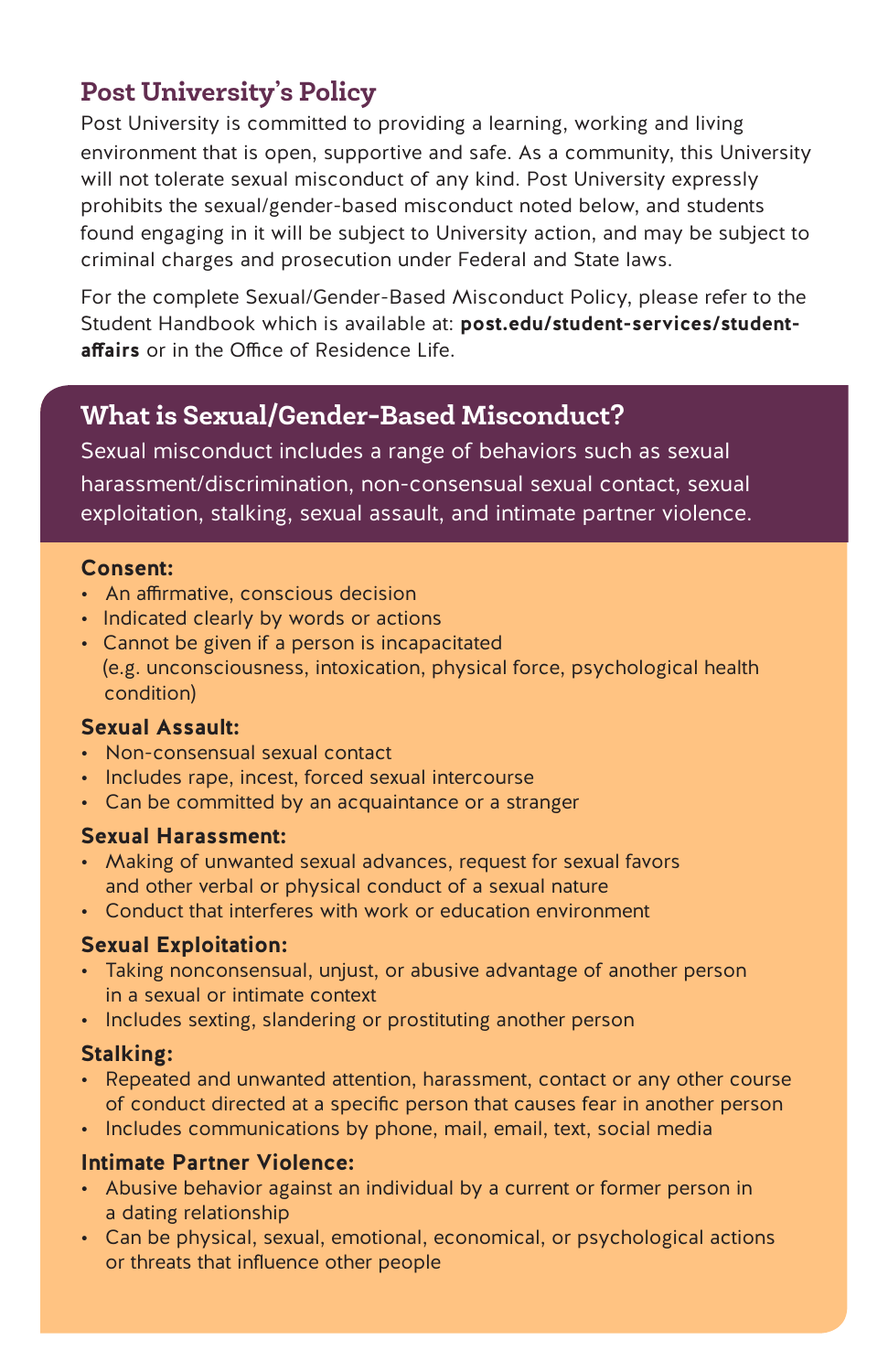## **What to do if you or someone you know experiences**  sexual/gender-based misconduct?

#### **1) Get Support and Help**

 •If you have been physically harmed, get medical attention to make sure you are okay and to protect yourself from sexually transmitted diseases or pregnancy, as well as to collect evidence should you choose to report the incident to the authorities.

 •Post University offers confidential resources on and off campus (see chart on back page).

• Counseling Center services are free and confidential.

#### **2) Report to University**

 •Post University encourages students to report an incident of sexual/gender based misconduct. You have three reporting options:

 • Confidential: your report will not go beyond the person you are reporting to. These sources will NOT notify any other personnel unless you are in danger of harming yourself and/or others.

 • Limited Confidential: your report will be shared with the Title IX/Sexual Misconduct Response Coordinator. Any other report sharing will be limited, based on your safety and the safety of the community.

 • Anonymous: your report will be sent to the University's Title IX/Sexual Misconduct Response Coordinators: Jennifer Labate (203.596.6027), Karin Mann (203.596.4669), and Crystal Vuole (203.596.4553).

 - You can submit an anonymous complaint online at  **https://bit.ly/2RjojtH**

 •Report the incident to your instructor, Residence Life, Title IX/Sexual Misconduct Response Coordinator, Campus Safety, or the Counseling Center. They will provide you with your options for filing a formal complaint and where to get support services. *(To see a chart of resources and confidentiality options, see chart on back page.)*

#### **3) Report to the Police**

 • The police department is available for individuals who would like to report the assault and possibly initiate a criminal investigation.

#### **Sexual Assault Response Team (SART)**

Post's SART is composed of staff who are trained to provide support and assistance to any student who is a survivor of sexual violence. For more information, please see chart on the back page.